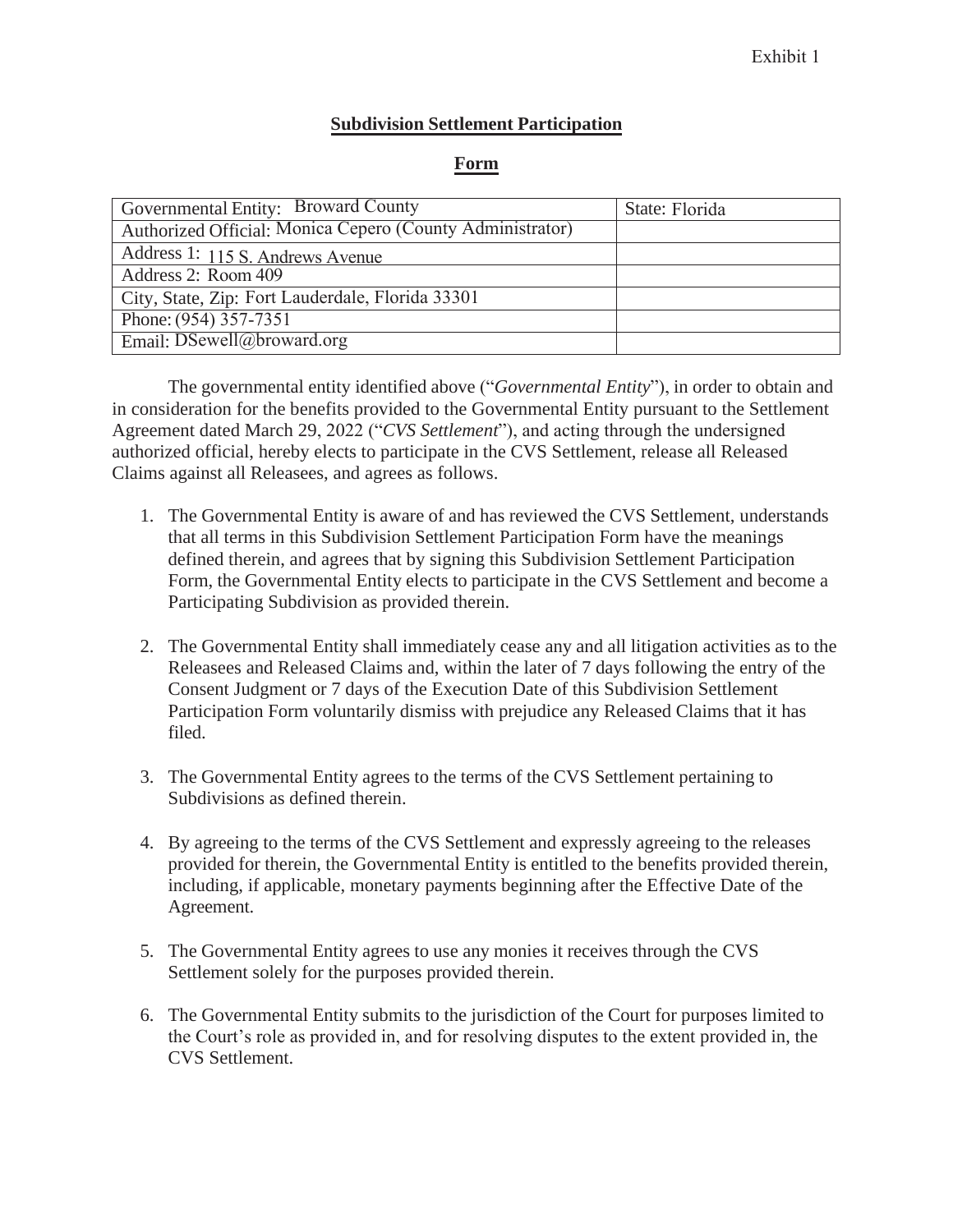- 7. The Governmental Entity has the right to enforce those rights given to them in the CVS Settlement.
- 8. The Governmental Entity, as a Participating Subdivision, hereby becomes a Releasor for all purposes in the CVS Settlement, including, but not limited to, all provisions of Section D and E, and along with all departments, agencies, divisions, boards, commissions, districts, instrumentalities of any kind and attorneys, and any person in their official capacity elected or appointed to serve any of the foregoing and any agency, person, or other entity claiming by or through any of the foregoing, and any other entity identified in the definition of Releasor, provides for a release to the fullest extent of its authority. As a Releasor, the Governmental Entity hereby absolutely, unconditionally, and irrevocably covenants not to bring, file, or claim, or to cause, assist or permit to be brought, filed, or claimed, or to otherwise seek to establish liability for any Released Claims against any Releasee in any forum whatsoever. The releases provided for in the CVS Settlement are intended by the Parties to be broad and shall be interpreted so as to give the Releasees the broadest possible bar against any liability relating in any way to Released Claims and extend to the full extent of the power of the Governmental Entity to release Claims. The CVS Settlement shall be a complete bar to any Released Claim.
- 9. The Governmental Entity hereby takes on all rights and obligations of a Participating Subdivision as set forth in the CVS Settlement.
- 10. In connection with the releases provided for in the CVS Settlement, each Governmental Entity expressly waives, releases, and forever discharges any and all provisions, rights, and benefits conferred by any law of any state or territory of the United States or other jurisdiction, or principle of common law, which is similar, comparable, or equivalent to § 1542 of the California Civil Code, which reads:

**General Release; extent.** A general release does not extend to claims that the creditor or releasing party does not know or suspect to exist in his or her favor at the time of executing the release, and that if known by him or her would have materially affected his or her settlement with the debtor or released party.

A Releasor may hereafter discover facts other than or different from those which it knows, believes, or assumes to be true with respect to the Released Claims, but each Governmental Entity hereby expressly waives and fully, finally, and forever settles, releases and discharges, upon the Effective Date of the Release, any and all Released Claims that may exist as of such date but which Releasors do not know or suspect to exist, whether through ignorance, oversight, error, negligence or through no fault whatsoever, and which, if known, would materially affect the Governmental Entities' decision to participate in the CVS Settlement.

11. Nothing herein is intended to modify in any way the terms of the CVS Settlement, to which the Governmental Entity hereby agrees. To the extent this Subdivision Settlement